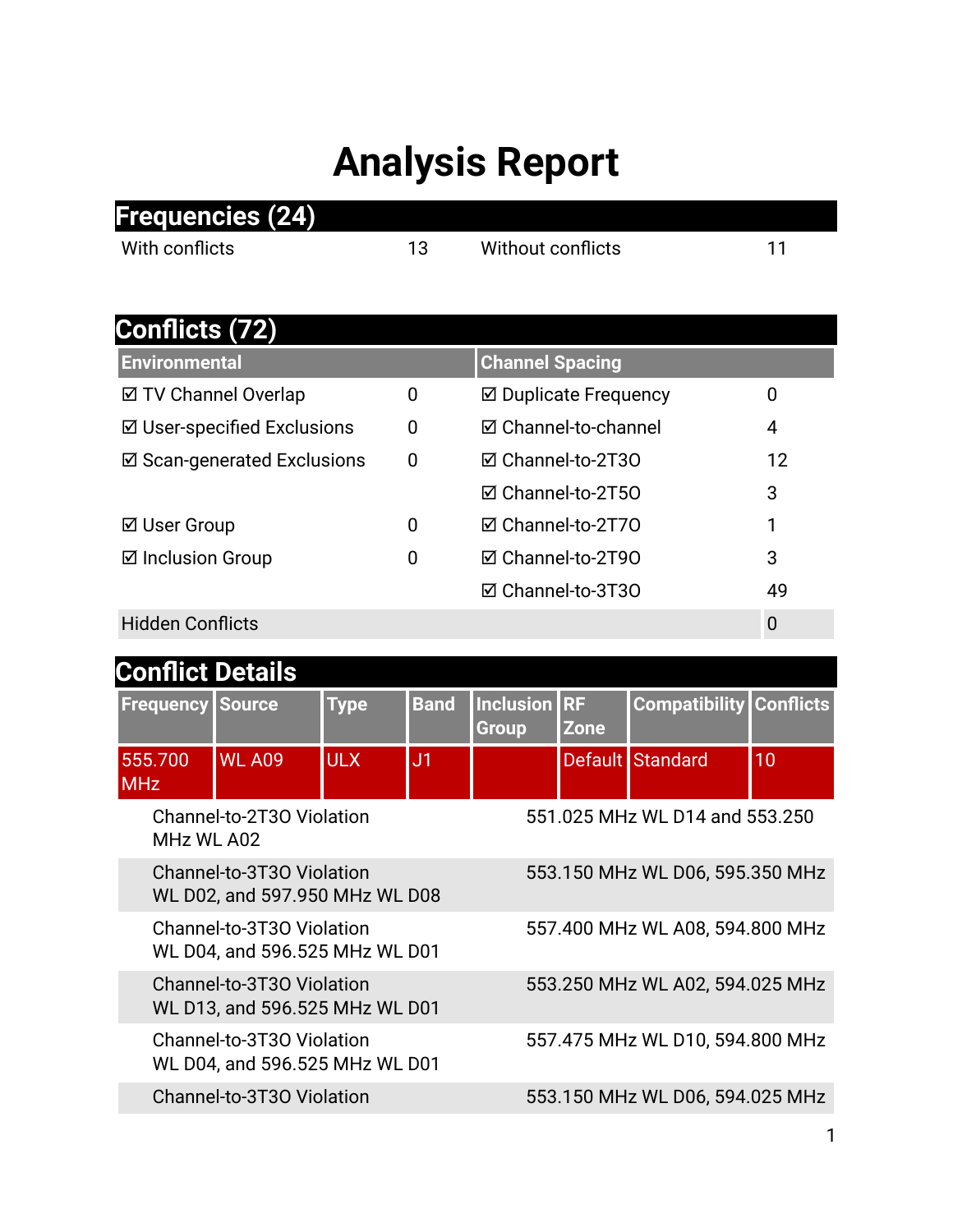|                                    | WL D13, and 596.525 MHz WL D01                              |            |                 |  |                                 |                     |
|------------------------------------|-------------------------------------------------------------|------------|-----------------|--|---------------------------------|---------------------|
|                                    |                                                             |            |                 |  |                                 |                     |
|                                    | Channel-to-3T30 Violation<br>WL D03, and 594.025 MHz WL D13 |            |                 |  | 553.150 MHz WL D06, 591.425 MHz |                     |
|                                    | Channel-to-3T30 Violation<br>WL D05, and 553.150 MHz WL D06 |            |                 |  | 534.425 MHz WL D11, 537.025 MHz |                     |
|                                    | Channel-to-3T30 Violation<br>WL D12, and 590.450 MHz WL D09 |            |                 |  | 553.150 MHz WL D06, 587.850 MHz |                     |
|                                    | Channel-to-3T30 Violation<br>WL D07, and 597.950 MHz WL D08 |            |                 |  | 537.025 MHz WL D05, 579.375 MHz |                     |
| 545.450<br><b>MHz</b>              | <b>WL A06</b>                                               | <b>SLX</b> | H <sub>19</sub> |  | Default Standard                | 10                  |
|                                    | Channel-to-2T30 Violation<br>MHz WL D07                     |            |                 |  | 562.475 MHz WL A10 and 579.375  |                     |
|                                    | Channel-to-2T70 Violation<br>MHz WL A09                     |            |                 |  | 553.150 MHz WL D06 and 555.700  |                     |
|                                    | Channel-to-2T90 Violation<br>MHz WL D12                     |            |                 |  | 579.375 MHz WL D07 and 587.850  |                     |
|                                    | Channel-to-3T30 Violation<br>WL D07, and 591.425 MHz WL D03 |            |                 |  | 557.475 MHz WL D10, 579.375 MHz |                     |
|                                    | Channel-to-3T30 Violation<br>WL D07, and 596.525 MHz WL D01 |            |                 |  | 562.475 MHz WL A10, 579.375 MHz |                     |
|                                    | Channel-to-3T30 Violation<br>WL D07, and 591.425 MHz WL D03 |            |                 |  | 557.400 MHz WL A08, 579.375 MHz |                     |
|                                    | Channel-to-3T30 Violation<br>WL A04, and 579.375 MHz WL D07 |            |                 |  | 534.425 MHz WL D11, 568.250 MHz |                     |
|                                    | Channel-to-3T30 Violation<br>WL D07, and 590.450 MHz WL D09 |            |                 |  | 534.425 MHz WL D11, 579.375 MHz |                     |
|                                    | Channel-to-3T30 Violation<br>WL D14, and 553.250 MHz WL A02 |            |                 |  | 547.725 MHz WL A01, 551.025 MHz |                     |
|                                    | Channel-to-3T30 Violation<br>WL D07, and 587.850 MHz WL D12 |            |                 |  | 537.025 MHz WL D05, 579.375 MHz |                     |
| 568.250<br>$\overline{\text{MHz}}$ | <b>WL A04</b>                                               | <b>SLX</b> | H <sub>19</sub> |  | Default Standard                | 9<br>$\overline{2}$ |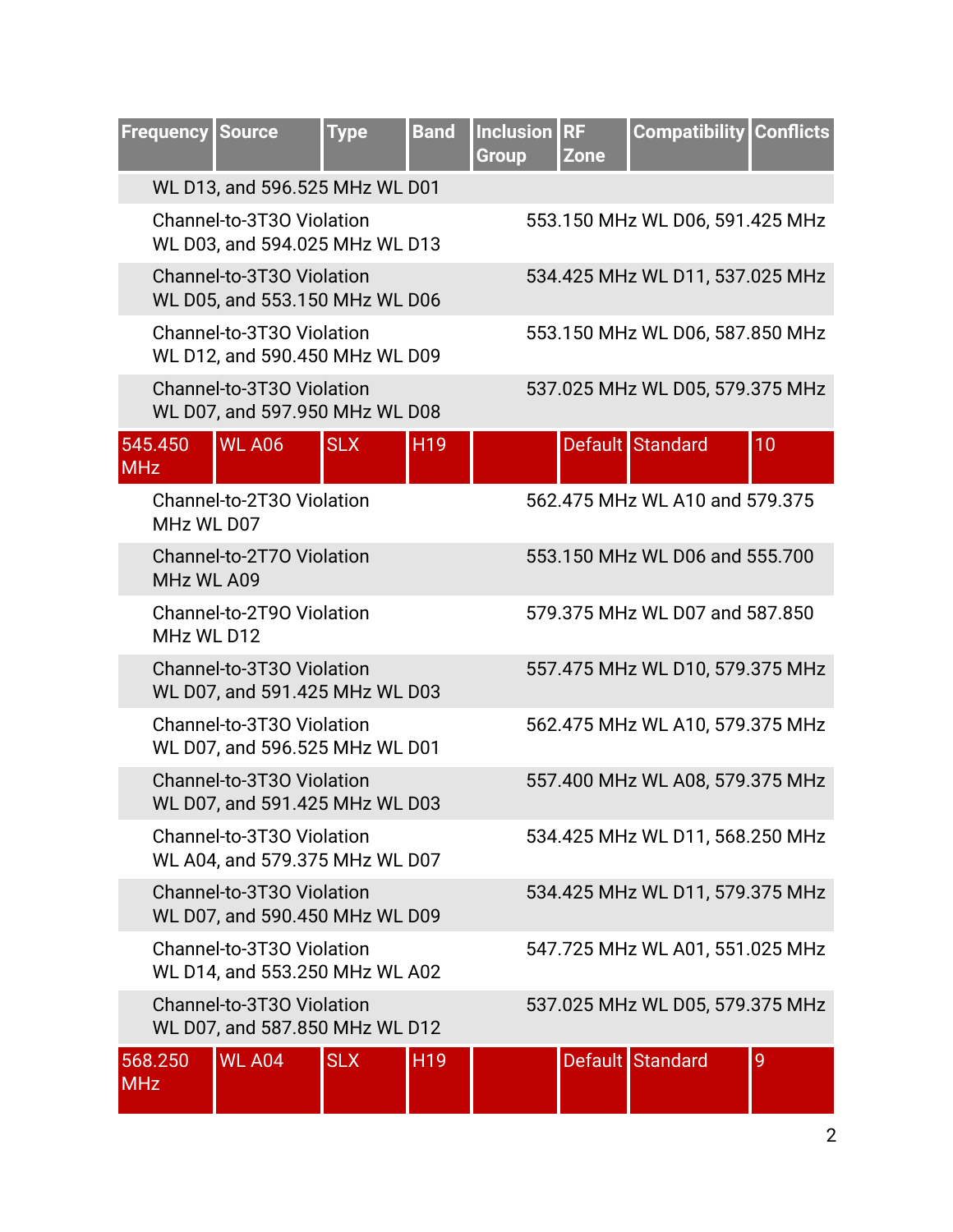|            | <b>Frequency</b> | <b>Source</b>                                               | <b>Type</b> | <b>Band</b> | Inclusion RF<br>Group | <b>Zone</b> | <b>Compatibility Conflicts</b>  |   |
|------------|------------------|-------------------------------------------------------------|-------------|-------------|-----------------------|-------------|---------------------------------|---|
|            | MHz WL D09       | Channel-to-2T30 Violation                                   |             |             |                       |             | 579.375 MHz WL D07 and 590.450  |   |
|            |                  | Channel-to-3T30 Violation<br>WL D07, and 594.450 MHz WL D16 |             |             |                       |             | 553.150 MHz WL D06, 579.375 MHz |   |
|            |                  | Channel-to-3T30 Violation<br>WL D07, and 594.450 MHz WL D16 |             |             |                       |             | 553.250 MHz WL A02, 579.375 MHz |   |
|            |                  | Channel-to-3T30 Violation<br>WL D16, and 596.525 MHz WL D01 |             |             |                       |             | 566.250 MHz WL A07, 594.450 MHz |   |
|            |                  | Channel-to-3T30 Violation<br>WL D07, and 596.525 MHz WL D01 |             |             |                       |             | 551.025 MHz WL D14, 579.375 MHz |   |
|            |                  | Channel-to-3T30 Violation<br>WL A06, and 579.375 MHz WL D07 |             |             |                       |             | 534.425 MHz WL D11, 545.450 MHz |   |
|            |                  | Channel-to-3T30 Violation<br>WL D10, and 591.425 MHz WL D03 |             |             |                       |             | 534.425 MHz WL D11, 557.475 MHz |   |
|            |                  | Channel-to-3T30 Violation<br>WL D06, and 566.250 MHz WL A07 |             |             |                       |             | 551.025 MHz WL D14, 553.150 MHz |   |
|            |                  | Channel-to-3T30 Violation<br>WL A01, and 557.475 MHz WL D10 |             |             |                       |             | 537.025 MHz WL D05, 547.725 MHz |   |
| <b>MHz</b> | 557.400          | <b>WL A08</b>                                               | <b>SLX</b>  | H19         |                       |             | Default Standard                | 9 |
|            |                  | <b>Channel-to-channel Violation</b>                         |             |             |                       |             | 557.475 MHz WL D10              |   |
|            | MHz WL D07       | Channel-to-2T30 Violation                                   |             |             |                       |             | 568,250 MHz WL A04 and 579,375  |   |
|            | MHz WL D06       | Channel-to-2T50 Violation                                   |             |             |                       |             | 551.025 MHz WL D14 and 553.150  |   |
|            |                  | Channel-to-3T30 Violation<br>WL D03, and 596.525 MHz WL D01 |             |             |                       |             | 562.475 MHz WL A10, 591.425 MHz |   |
|            |                  | Channel-to-3T30 Violation<br>WL D04, and 596.525 MHz WL D01 |             |             |                       |             | 555.700 MHz WL A09, 594.800 MHz |   |
|            |                  | Channel-to-3T30 Violation<br>WL D09, and 594.800 MHz WL D04 |             |             |                       |             | 553.150 MHz WL D06, 590.450 MHz |   |
|            |                  | Channel-to-3T30 Violation<br>WL A02, and 557.475 MHz WL D10 |             |             |                       |             | 553.150 MHz WL D06, 553.250 MHz |   |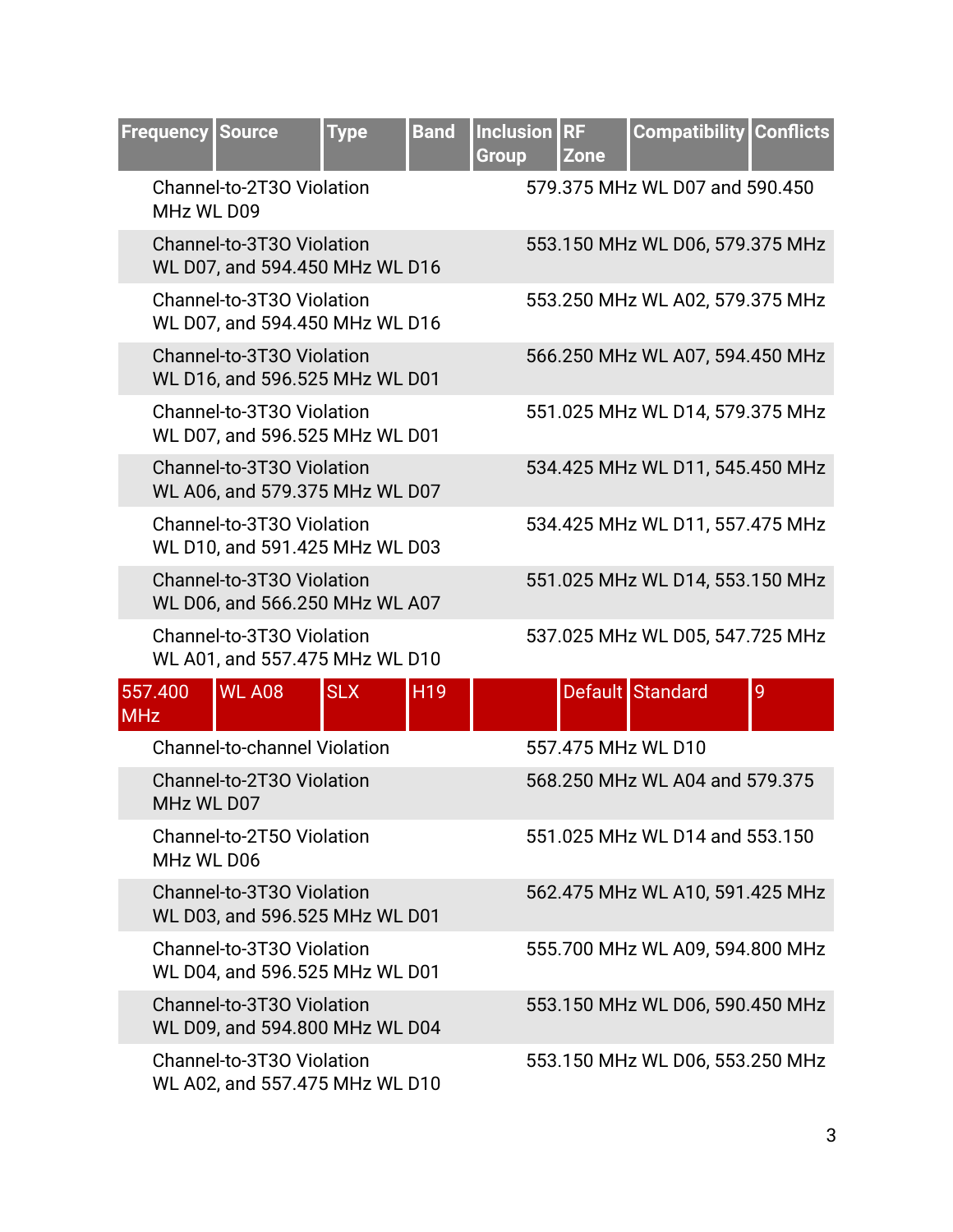| <b>Frequency</b>      | <b>Source</b>                                               | <b>Type</b> | <b>Band</b>     | <b>Inclusion</b><br><b>Group</b> | <b>RF</b><br><b>Zone</b>       |  | <b>Compatibility Conflicts</b>  |
|-----------------------|-------------------------------------------------------------|-------------|-----------------|----------------------------------|--------------------------------|--|---------------------------------|
|                       | Channel-to-3T30 Violation<br>WL D07, and 591.425 MHz WL D03 |             |                 |                                  |                                |  | 545.450 MHz WL A06, 579.375 MHz |
|                       | Channel-to-3T30 Violation<br>WL D10, and 579.375 MHz WL D07 |             |                 |                                  |                                |  | 535.550 MHz WL D15, 557.475 MHz |
| 553.250<br><b>MHz</b> | <b>WL A02</b>                                               | <b>SLX</b>  | H <sub>19</sub> |                                  | Default Standard               |  | 8                               |
|                       | <b>Channel-to-channel Violation</b>                         |             |                 |                                  | 553.150 MHz WL D06             |  |                                 |
|                       | Channel-to-2T30 Violation<br>MHz WL D07                     |             |                 |                                  | 566.250 MHz WL A07 and 579.375 |  |                                 |
|                       | Channel-to-2T90 Violation<br>MHz WL D01                     |             |                 |                                  | 587.850 MHz WL D12 and 596.525 |  |                                 |
|                       | Channel-to-3T30 Violation<br>WL D07, and 594.450 MHz WL D16 |             |                 |                                  |                                |  | 568.250 MHz WL A04, 579.375 MHz |
|                       | Channel-to-3T30 Violation<br>WL A08, and 557.475 MHz WL D10 |             |                 |                                  |                                |  | 553.150 MHz WL D06, 557.400 MHz |
|                       | Channel-to-3T30 Violation<br>WL A01, and 551.025 MHz WL D14 |             |                 |                                  |                                |  | 545.450 MHz WL A06, 547.725 MHz |
|                       | Channel-to-3T30 Violation<br>WL D13, and 596.525 MHz WL D01 |             |                 |                                  |                                |  | 555.700 MHz WL A09, 594.025 MHz |
|                       | Channel-to-3T30 Violation<br>WL D09, and 594.800 MHz WL D04 |             |                 |                                  |                                |  | 557.475 MHz WL D10, 590.450 MHz |
| 566.250<br><b>MHz</b> | <b>WL A07</b>                                               | <b>SLX</b>  | H <sub>19</sub> |                                  | Default Standard               |  | 7                               |
|                       | Channel-to-2T30 Violation<br>MHz WL D14                     |             |                 |                                  | 535.550 MHz WL D15 and 551.025 |  |                                 |
|                       | Channel-to-2T50 Violation<br>MHz WL D10                     |             |                 |                                  | 553.150 MHz WL D06 and 557.475 |  |                                 |
|                       | Channel-to-2T90 Violation<br>MHz WL D01                     |             |                 |                                  | 590.450 MHz WL D09 and 596.525 |  |                                 |
|                       | Channel-to-3T30 Violation<br>WL D16, and 596.525 MHz WL D01 |             |                 |                                  |                                |  | 568.250 MHz WL A04, 594.450 MHz |
|                       | Channel-to-3T30 Violation<br>WL D12, and 596.525 MHz WL D01 |             |                 |                                  |                                |  | 557.475 MHz WL D10, 587.850 MHz |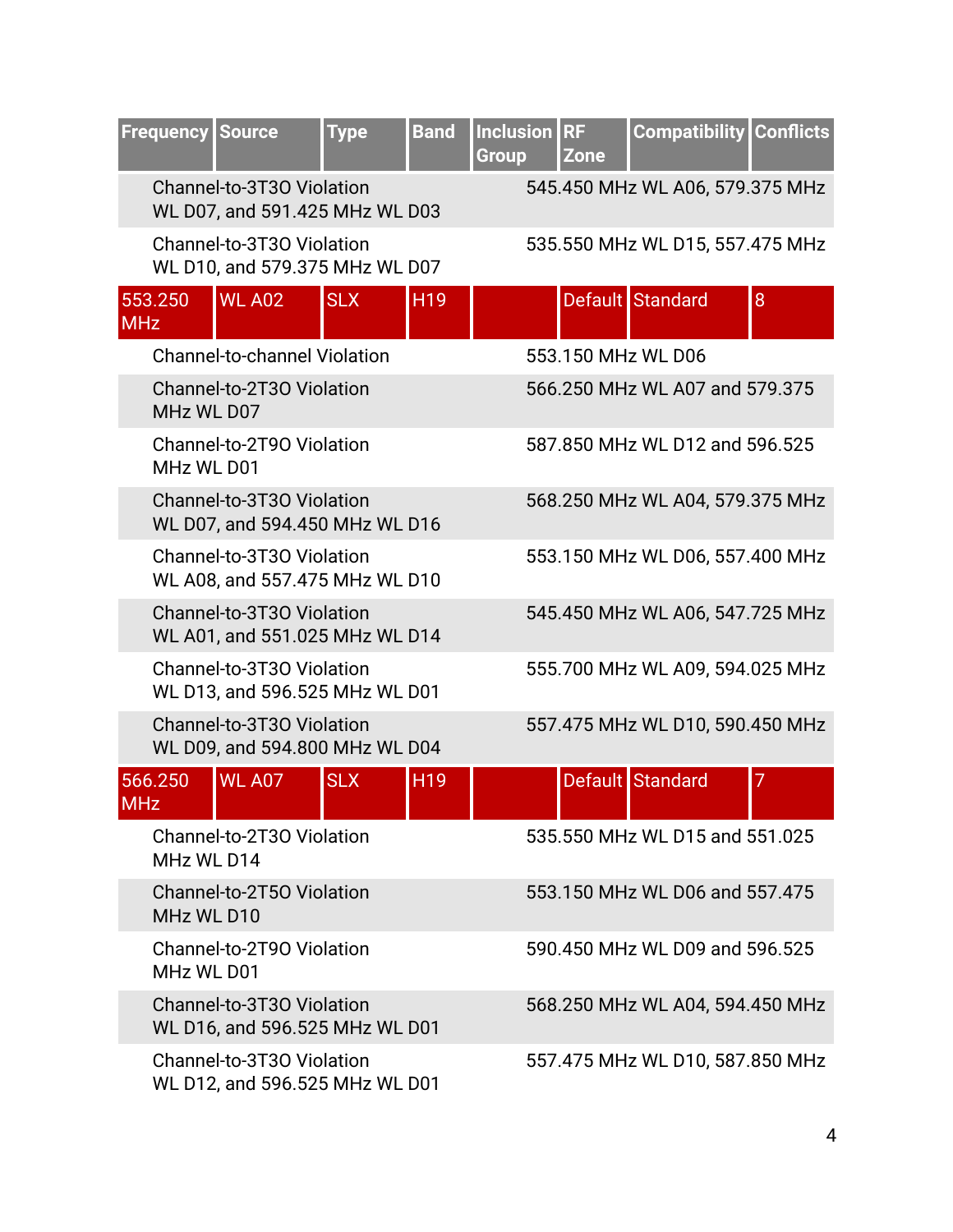| <b>Frequency</b>      | <b>Source</b>                                               | <b>Type</b> | <b>Band</b>     | Inclusion RF<br><b>Group</b> | <b>Zone</b> | <b>Compatibility</b>            | <b>Conflicts</b> |
|-----------------------|-------------------------------------------------------------|-------------|-----------------|------------------------------|-------------|---------------------------------|------------------|
|                       | Channel-to-3T30 Violation<br>WL D06, and 568.250 MHz WL A04 |             |                 |                              |             | 551.025 MHz WL D14, 553.150 MHz |                  |
|                       | Channel-to-3T30 Violation<br>WL D07, and 597.950 MHz WL D08 |             |                 |                              |             | 547.725 MHz WL A01, 579.375 MHz |                  |
| 562.475<br><b>MHz</b> | <b>WL A10</b>                                               | <b>ULX</b>  | J1              |                              |             | Default Standard                | 6                |
| MHz WL D01            | Channel-to-2T30 Violation                                   |             |                 |                              |             | 579.375 MHz WL D07 and 596.525  |                  |
| MHz WL D12            | Channel-to-2T50 Violation                                   |             |                 |                              |             | 579.375 MHz WL D07 and 587.850  |                  |
|                       | Channel-to-3T30 Violation<br>WL D07, and 594.025 MHz WL D13 |             |                 |                              |             | 547.725 MHz WL A01, 579.375 MHz |                  |
|                       | Channel-to-3T30 Violation<br>WL D03, and 596.525 MHz WL D01 |             |                 |                              |             | 557.475 MHz WL D10, 591.425 MHz |                  |
|                       | Channel-to-3T30 Violation<br>WL D03, and 596.525 MHz WL D01 |             |                 |                              |             | 557.400 MHz WL A08, 591.425 MHz |                  |
|                       | Channel-to-3T30 Violation<br>WL D09, and 595.350 MHz WL D02 |             |                 |                              |             | 557.475 MHz WL D10, 590.450 MHz |                  |
| 547.725<br><b>MHz</b> | <b>WL A01</b>                                               | <b>SLX</b>  | H <sub>19</sub> |                              |             | Default Standard                | $6\overline{6}$  |
|                       | Channel-to-3T30 Violation<br>WL D07, and 594.025 MHz WL D13 |             |                 |                              |             | 562.475 MHz WL A10, 579.375 MHz |                  |
|                       | Channel-to-3T30 Violation<br>WL D07, and 597.950 MHz WL D08 |             |                 |                              |             | 566.250 MHz WL A07, 579.375 MHz |                  |
|                       | Channel-to-3T30 Violation<br>WL D03, and 594.800 MHz WL D04 |             |                 |                              |             | 551.025 MHz WL D14, 591.425 MHz |                  |
|                       | Channel-to-3T30 Violation<br>WL D10, and 568.250 MHz WL A04 |             |                 |                              |             | 537.025 MHz WL D05, 557.475 MHz |                  |
|                       | Channel-to-3T30 Violation<br>WL D07, and 591.425 MHz WL D03 |             |                 |                              |             | 535.550 MHz WL D15, 579.375 MHz |                  |
|                       | Channel-to-3T30 Violation<br>WL D14, and 553.250 MHz WL A02 |             |                 |                              |             | 545.450 MHz WL A06, 551.025 MHz |                  |
| 579.375               | <b>WL D07</b>                                               | <b>QLXD</b> | <b>H50</b>      |                              |             | Default Standard                | $\overline{2}$   |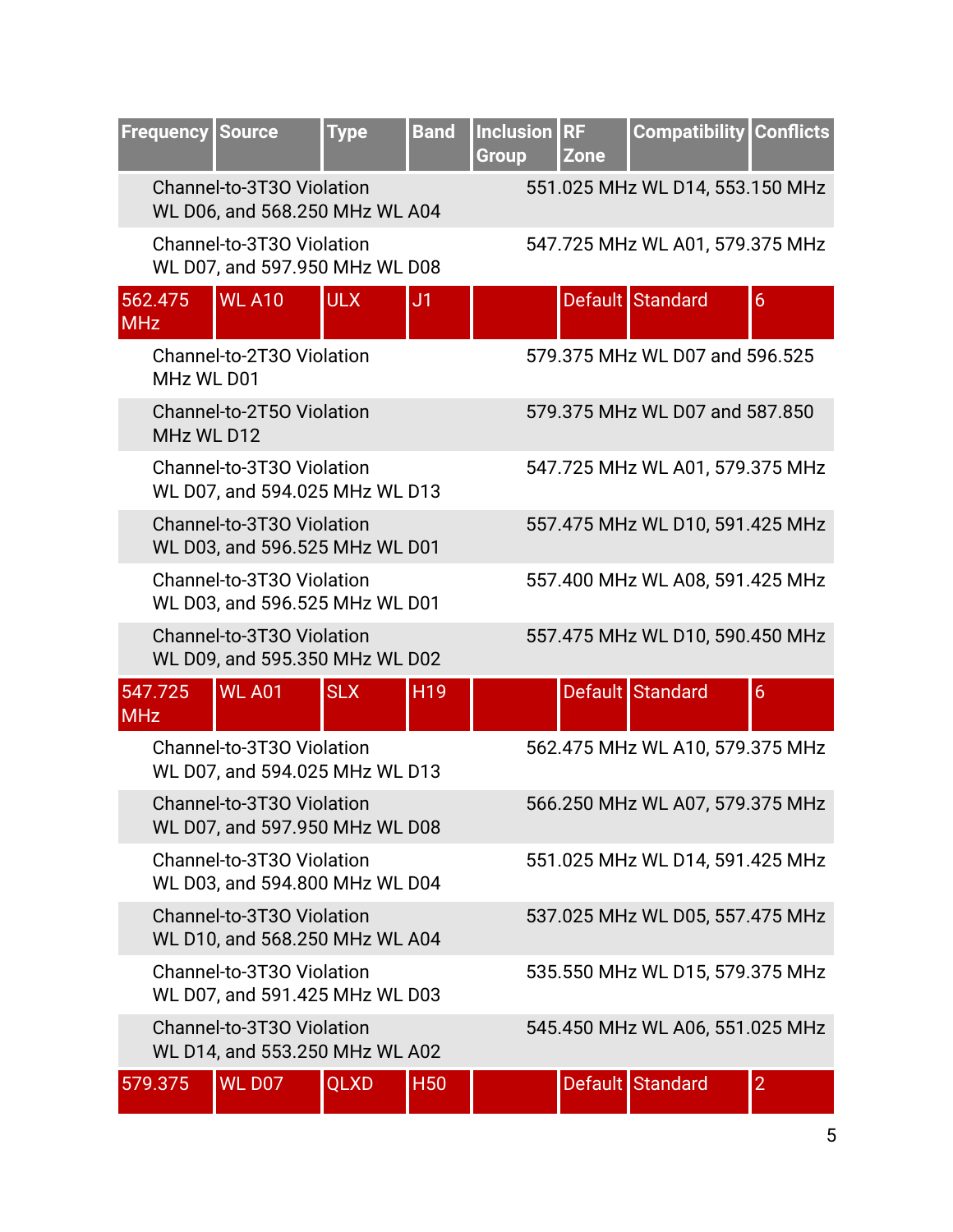| <b>Frequency Source</b> |                                     | <b>Type</b> | <b>Band</b>     | <b>Inclusion</b><br><b>Group</b> | <b>RF</b><br><b>Zone</b> | <b>Compatibility   Conflicts</b> |                |  |
|-------------------------|-------------------------------------|-------------|-----------------|----------------------------------|--------------------------|----------------------------------|----------------|--|
| <b>MHz</b>              |                                     |             |                 |                                  |                          |                                  |                |  |
| MHz WL D10              | Channel-to-2T30 Violation           |             |                 | 535.550 MHz WL D15 and 557.475   |                          |                                  |                |  |
| MHz WL A07              | Channel-to-2T30 Violation           |             |                 |                                  |                          | 553.150 MHz WL D06 and 566.250   |                |  |
| 553.150<br><b>MHz</b>   | <b>WL D06</b>                       | <b>QLXD</b> | <b>H50</b>      |                                  |                          | Default Standard                 | $\overline{2}$ |  |
|                         | <b>Channel-to-channel Violation</b> |             |                 |                                  |                          | 553.250 MHz WL A02               |                |  |
| MHz WL D07              | Channel-to-2T30 Violation           |             |                 |                                  |                          | 566,250 MHz WL A07 and 579,375   |                |  |
| 590.450<br><b>MHz</b>   | <b>WL D09</b>                       | QLXD        | <b>H50</b>      |                                  |                          | Default Standard                 | 1              |  |
| MHz WL D07              | Channel-to-2T30 Violation           |             |                 |                                  |                          | 568,250 MHz WL A04 and 579,375   |                |  |
| 557.475<br><b>MHz</b>   | <b>WL D10</b>                       | QLXD        | <b>H50</b>      |                                  |                          | Default Standard                 | 1              |  |
|                         | <b>Channel-to-channel Violation</b> |             |                 | 557.400 MHz WL A08               |                          |                                  |                |  |
| 535.550<br><b>MHz</b>   | <b>WLD15</b>                        | <b>QLXD</b> | <b>H50</b>      |                                  |                          | Default Standard                 | 1              |  |
| MHz WL D07              | Channel-to-2T30 Violation           |             |                 |                                  |                          | 557.475 MHz WL D10 and 579.375   |                |  |
| 597.950<br>MHz          | WL D <sub>08</sub>                  | <b>QLXD</b> | H <sub>50</sub> |                                  |                          | Default Standard                 | $\overline{0}$ |  |
| 596.525<br><b>MHz</b>   | <b>WL D01</b>                       | <b>QLXD</b> | H <sub>50</sub> |                                  |                          | Default Standard                 | 0              |  |
| 595.350<br><b>MHz</b>   | <b>WL D02</b>                       | <b>QLXD</b> | H <sub>50</sub> |                                  |                          | Default Standard                 | 0              |  |
| 594.800<br><b>MHz</b>   | WL D04                              | QLXD        | H <sub>50</sub> |                                  |                          | Default Standard                 | 0              |  |
| 594.450<br><b>MHz</b>   | <b>WLD16</b>                        | <b>QLXD</b> | H <sub>50</sub> |                                  |                          | Default Standard                 | 0              |  |
| 594.025<br><b>MHz</b>   | <b>WLD13</b>                        | QLXD        | H <sub>50</sub> |                                  |                          | Default Standard                 | $\mathbf 0$    |  |